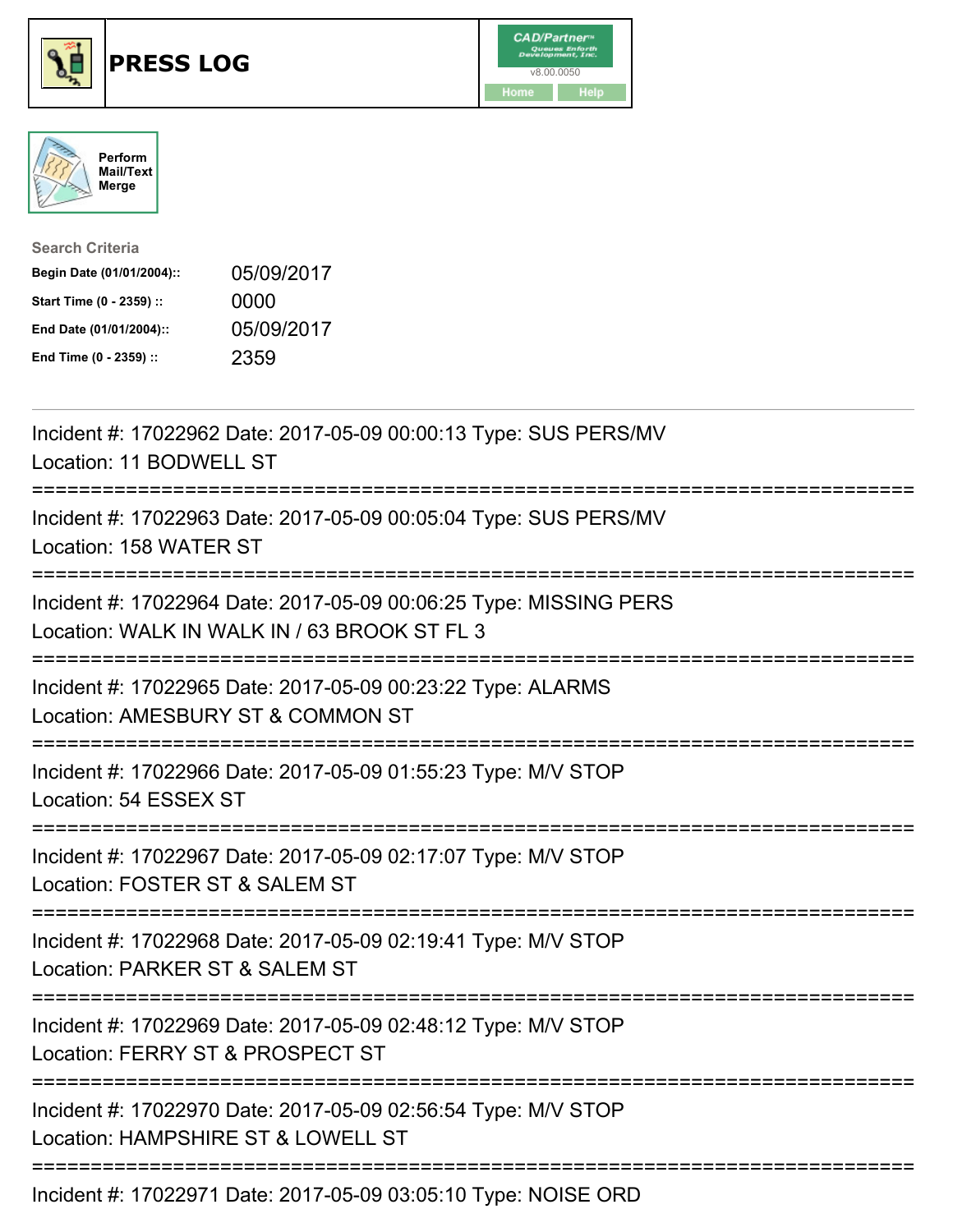Location: 4 INMAN ST FL 1

| Incident #: 17022972 Date: 2017-05-09 03:09:49 Type: M/V STOP<br>Location: BROADWAY & LOWELL ST              |
|--------------------------------------------------------------------------------------------------------------|
| Incident #: 17022973 Date: 2017-05-09 03:17:17 Type: M/V STOP<br><b>Location: CRAWFORD ST</b>                |
| Incident #: 17022974 Date: 2017-05-09 03:29:14 Type: M/V STOP<br>Location: BROADWAY & WATER ST               |
| Incident #: 17022975 Date: 2017-05-09 03:33:09 Type: TOW OF M/V<br>Location: 2 INMAN ST                      |
| Incident #: 17022976 Date: 2017-05-09 03:35:33 Type: BUILDING CHK<br>Location: CVS PHARMACY / 205 S BROADWAY |
| Incident #: 17022977 Date: 2017-05-09 03:36:21 Type: M/V STOP<br>Location: BENNINGTON ST & MYRTLE ST         |
| Incident #: 17022979 Date: 2017-05-09 03:53:45 Type: MAN DOWN<br>Location: METHUEN ST & UNION ST             |
| Incident #: 17022978 Date: 2017-05-09 03:55:41 Type: M/V STOP<br>Location: ANDOVER ST & BROOKFIELD ST        |
| Incident #: 17022980 Date: 2017-05-09 03:57:56 Type: MISSING PERS<br>Location: 182 SARATOGA ST FL 2          |
| Incident #: 17022981 Date: 2017-05-09 04:10:18 Type: M/V STOP<br>Location: 206 DORCHESTER ST                 |
| Incident #: 17022982 Date: 2017-05-09 04:13:35 Type: M/V STOP<br>Location: ANDOVER ST & S BROADWAY           |
| Incident #: 17022983 Date: 2017-05-09 04:22:23 Type: M/V STOP<br>Location: BROADWAY & CROSS ST               |
| Incident #: 17022984 Date: 2017-05-09 06:02:54 Type: ALARMS<br>Location: 530 BROADWAY                        |
| Incident #: 17022985 Date: 2017-05-09 06:06:37 Type: ALARMS                                                  |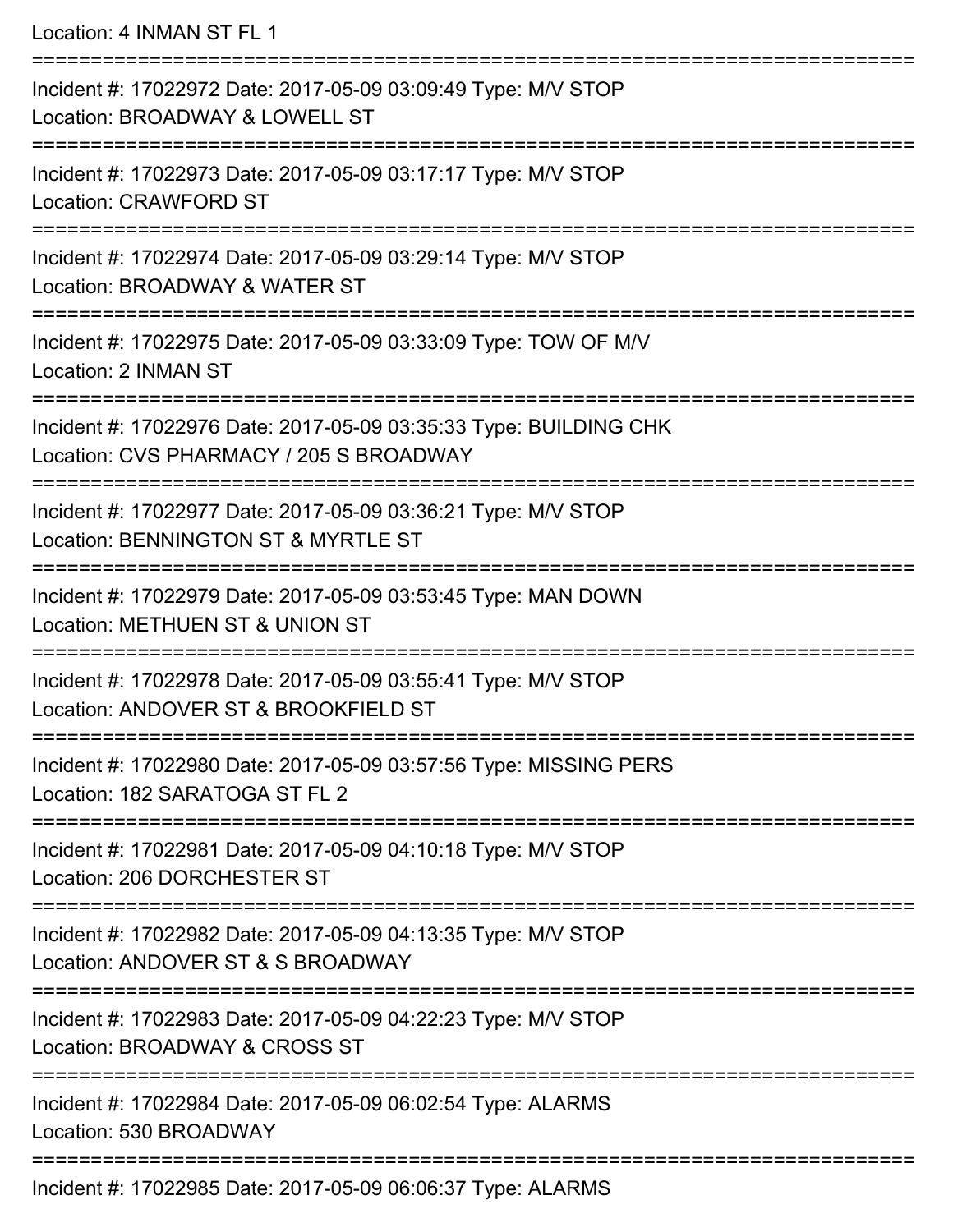| Incident #: 17022986 Date: 2017-05-09 06:35:49 Type: ALARM/BURG<br>Location: ADVANCED AUTO / 183 BROADWAY |
|-----------------------------------------------------------------------------------------------------------|
| Incident #: 17022987 Date: 2017-05-09 06:39:16 Type: MEDIC SUPPORT<br>Location: 6 FERRY ST                |
| Incident #: 17022990 Date: 2017-05-09 06:58:42 Type: B&E/MV/PAST<br>Location: 386 HAMPSHIRE ST            |
| Incident #: 17022988 Date: 2017-05-09 06:59:14 Type: PARK & WALK<br>Location: BROADWAY & HAVERHILL ST     |
| Incident #: 17022989 Date: 2017-05-09 07:02:07 Type: M/V STOP<br>Location: FERRY ST & MARSTON ST          |
| Incident #: 17022991 Date: 2017-05-09 07:09:33 Type: M/V STOP<br>Location: LOWELL ST & OXFORD ST          |
| Incident #: 17022992 Date: 2017-05-09 07:16:23 Type: M/V STOP<br>Location: HOLLY & BROADWAY               |
| Incident #: 17022993 Date: 2017-05-09 08:22:44 Type: B&E FOLLOW UP<br>Location: 463 RIVERSIDE DR          |
| Incident #: 17022994 Date: 2017-05-09 08:26:00 Type: ALARM/BURG<br>Location: ELKS / 652 ANDOVER ST        |
| Incident #: 17022995 Date: 2017-05-09 08:59:16 Type: CLOSE STREET<br>Location: HAVERHILL ST & OXFORD ST   |
| Incident #: 17022996 Date: 2017-05-09 09:12:19 Type: ALARMS<br>Location: 96 WEARE ST                      |
| Incident #: 17022997 Date: 2017-05-09 09:14:49 Type: TRESPASSING<br>Location: 383 HAVERHILL ST            |
| Incident #: 17022998 Date: 2017-05-09 09:33:05 Type: TOW OF M/V<br>Location: 114 WEARE ST                 |
| Incident #: 17022999 Date: 2017-05-09 09:35:10 Type: WARRANT SERVE                                        |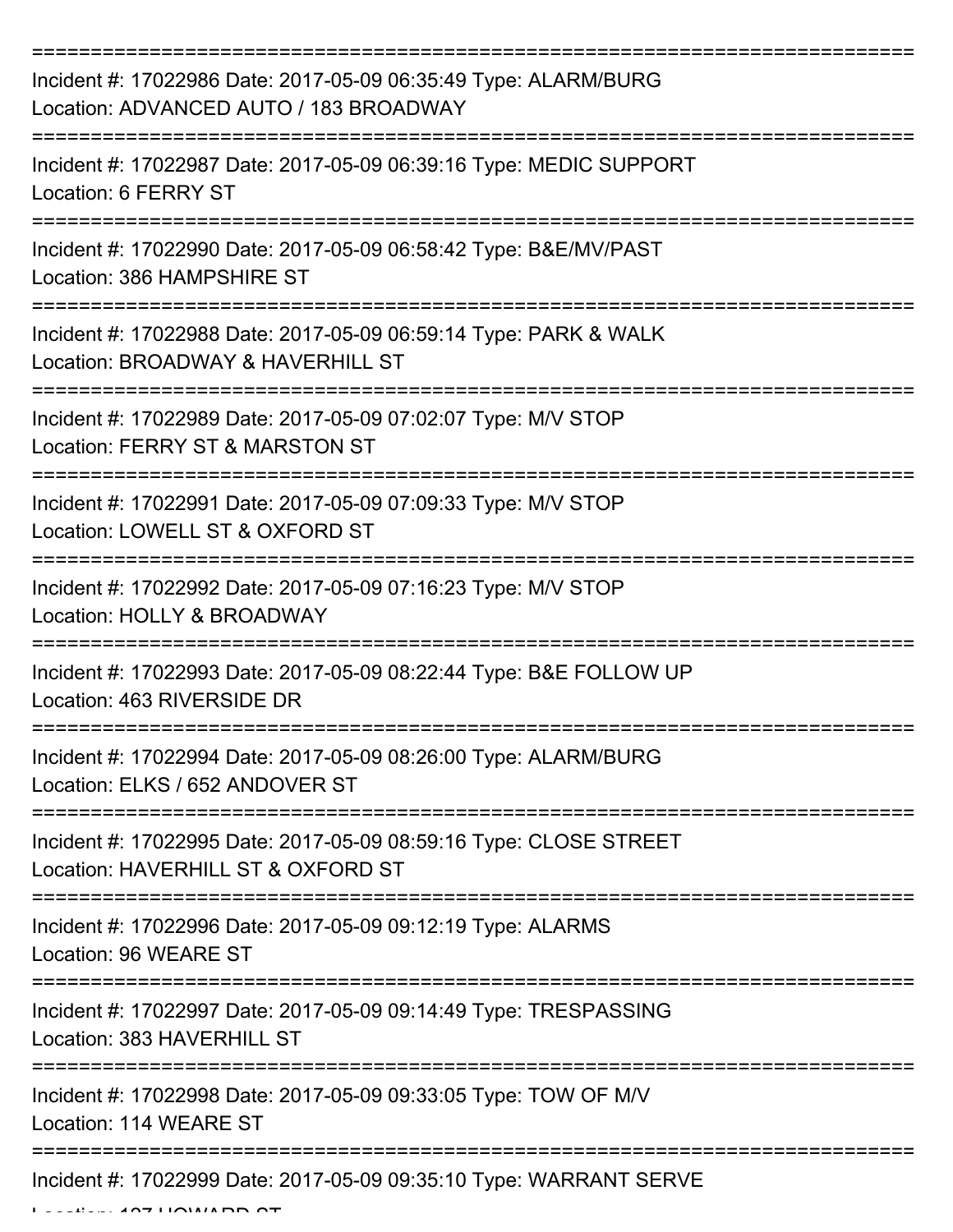| Incident #: 17023000 Date: 2017-05-09 09:35:43 Type: NOTIFICATION<br>Location: 455 HAMPSHIRE ST                       |
|-----------------------------------------------------------------------------------------------------------------------|
| Incident #: 17023001 Date: 2017-05-09 09:48:10 Type: ASSIST FIRE<br>Location: 0 BROADWAY                              |
| Incident #: 17023003 Date: 2017-05-09 10:00:46 Type: MV/BLOCKING<br>Location: MARSTON ST & PROSPECT ST                |
| Incident #: 17023002 Date: 2017-05-09 10:01:38 Type: PARK & WALK<br>Location: BRADFORD ST & BROADWAY                  |
| Incident #: 17023004 Date: 2017-05-09 10:06:17 Type: TOW OF M/V<br>Location: 443 ANDOVER ST                           |
| Incident #: 17023005 Date: 2017-05-09 10:07:34 Type: UNWANTEDGUEST<br>Location: LAWRENCE HIGH SCHOOL / 70 N PARISH RD |
| Incident #: 17023006 Date: 2017-05-09 10:11:04 Type: ALARM/BURG<br>Location: LAWRENCE PUBLIC LIBRARY / 135 PARKER ST  |
| Incident #: 17023007 Date: 2017-05-09 10:13:19 Type: PARK & WALK<br>Location: S UNION ST & SALEM ST                   |
| Incident #: 17023008 Date: 2017-05-09 10:33:37 Type: TOW OF M/V<br>Location: 287 S BROADWAY                           |
| Incident #: 17023010 Date: 2017-05-09 10:42:58 Type: SEX OFF. PAST<br>Location: 48 CARVER ST                          |
| Incident #: 17023009 Date: 2017-05-09 10:44:08 Type: SUS PERS/MV<br>Location: 573 S UNION ST                          |
| Incident #: 17023011 Date: 2017-05-09 10:47:12 Type: MAL DAMAGE<br>Location: 10 JEFFERSON ST                          |
| Incident #: 17023013 Date: 2017-05-09 10:47:48 Type: MV/BLOCKING<br>Location: 24 KINGSTON ST                          |
| Incident #: 17023012 Date: 2017-05-09 10:53:17 Type: SUS PERS/MV                                                      |

Location: DT 114 LIQUOR / WINTHDOD AV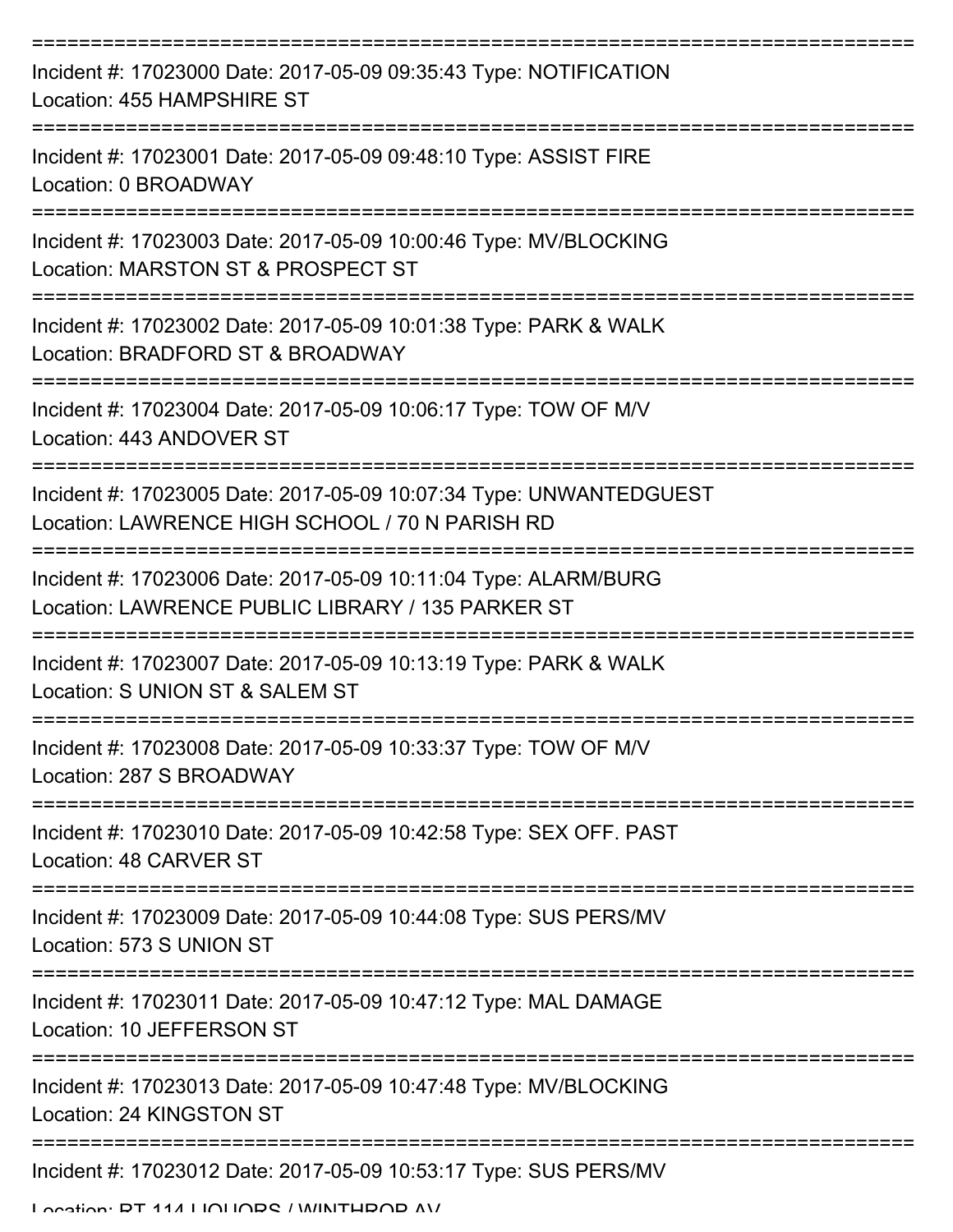| Incident #: 17023014 Date: 2017-05-09 11:08:06 Type: RECOV/STOL/MV<br>Location: 215 BOXFORD ST        |
|-------------------------------------------------------------------------------------------------------|
| Incident #: 17023015 Date: 2017-05-09 11:08:58 Type: TOW OF M/V<br>Location: 215 BOXFORD ST           |
| Incident #: 17023016 Date: 2017-05-09 11:10:59 Type: PARK & WALK<br>Location: S UNION ST & SALEM ST   |
| Incident #: 17023017 Date: 2017-05-09 11:11:32 Type: M/V STOP<br>Location: 3 MELROSE ST               |
| Incident #: 17023018 Date: 2017-05-09 11:12:19 Type: MV/BLOCKING<br>Location: 26 LEROY AV             |
| Incident #: 17023019 Date: 2017-05-09 11:14:33 Type: INVESTIGATION<br>Location: 70 N PARISH RD        |
| Incident #: 17023020 Date: 2017-05-09 11:20:20 Type: M/V STOP<br>Location: 18 MELROSE ST              |
| Incident #: 17023021 Date: 2017-05-09 11:21:06 Type: TOW OF M/V<br>Location: BOXFORD ST & WINTHROP AV |
| Incident #: 17023022 Date: 2017-05-09 11:25:20 Type: INVESTIGATION<br>Location: 90 LOWELL ST          |
| Incident #: 17023023 Date: 2017-05-09 11:33:43 Type: M/V STOP<br>Location: 30 S BROADWAY              |
| Incident #: 17023024 Date: 2017-05-09 11:34:15 Type: M/V STOP<br>Location: 547 LOWELL ST              |
| Incident #: 17023025 Date: 2017-05-09 11:34:46 Type: M/V STOP<br>Location: BROADWAY & LOWELL ST       |
| Incident #: 17023026 Date: 2017-05-09 11:35:34 Type: DRUG VIO<br>Location: 19 DOYLE ST                |
| Incident #: 17023027 Date: 2017-05-09 11:42:51 Type: M/V STOP<br>Location: BROADWAY & LOWELL ST       |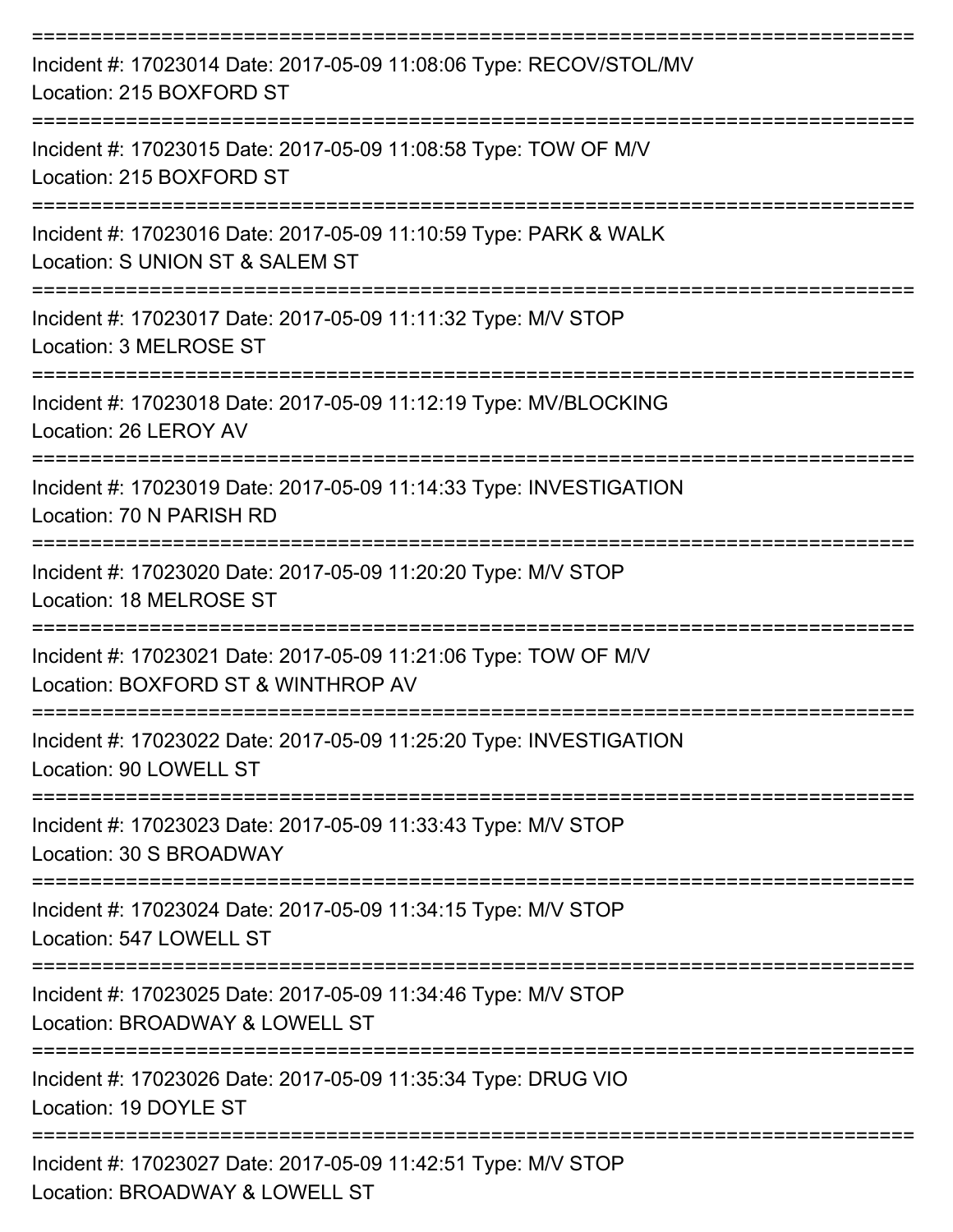| Incident #: 17023028 Date: 2017-05-09 11:43:52 Type: DISTURBANCE<br>Location: WALK-IN / 108 NEWBURY ST                     |
|----------------------------------------------------------------------------------------------------------------------------|
| :=====================<br>Incident #: 17023029 Date: 2017-05-09 12:05:54 Type: SUS PERS/MV<br>Location: 74 S UNION ST      |
| Incident #: 17023030 Date: 2017-05-09 12:17:47 Type: SUS PERS/MV<br>Location: 79 THORNTON ST                               |
| Incident #: 17023031 Date: 2017-05-09 12:27:53 Type: M/V STOP<br>Location: HAVERHILL ST & NEWBURY ST                       |
| Incident #: 17023032 Date: 2017-05-09 12:31:03 Type: SUS PERS/MV<br>Location: 60 ISLAND ST<br>============================ |
| Incident #: 17023033 Date: 2017-05-09 12:35:45 Type: SPECIAL CHECK<br>Location: FERRY ST & SUMNER AV                       |
| Incident #: 17023034 Date: 2017-05-09 12:37:00 Type: DOMESTIC/PAST<br><b>Location: 220 MERRIMACK ST</b>                    |
| Incident #: 17023035 Date: 2017-05-09 12:47:16 Type: ANIMAL COMPL<br><b>Location: 145 FRANKLIN ST</b>                      |
| Incident #: 17023036 Date: 2017-05-09 13:04:35 Type: M/V STOP<br>Location: FRANKLIN ST & LOWELL ST                         |
| Incident #: 17023037 Date: 2017-05-09 13:16:04 Type: INVESTIGATION<br>Location: 212 BOXFORD ST #1                          |
| Incident #: 17023038 Date: 2017-05-09 13:30:39 Type: SUICIDE ATTEMPT<br>Location: 105 S UNION ST                           |
| Incident #: 17023039 Date: 2017-05-09 13:48:55 Type: INVESTIGATION<br>Location: 33 BROOK ST #6                             |
| Incident #: 17023040 Date: 2017-05-09 13:54:59 Type: MAN DOWN<br>Location: 109 WOLCOTT AV                                  |
| Incident #: 17023041 Date: 2017-05-09 14:01:47 Type: M/V STOP<br>Location: HAVERHILL ST & NEWBURY ST                       |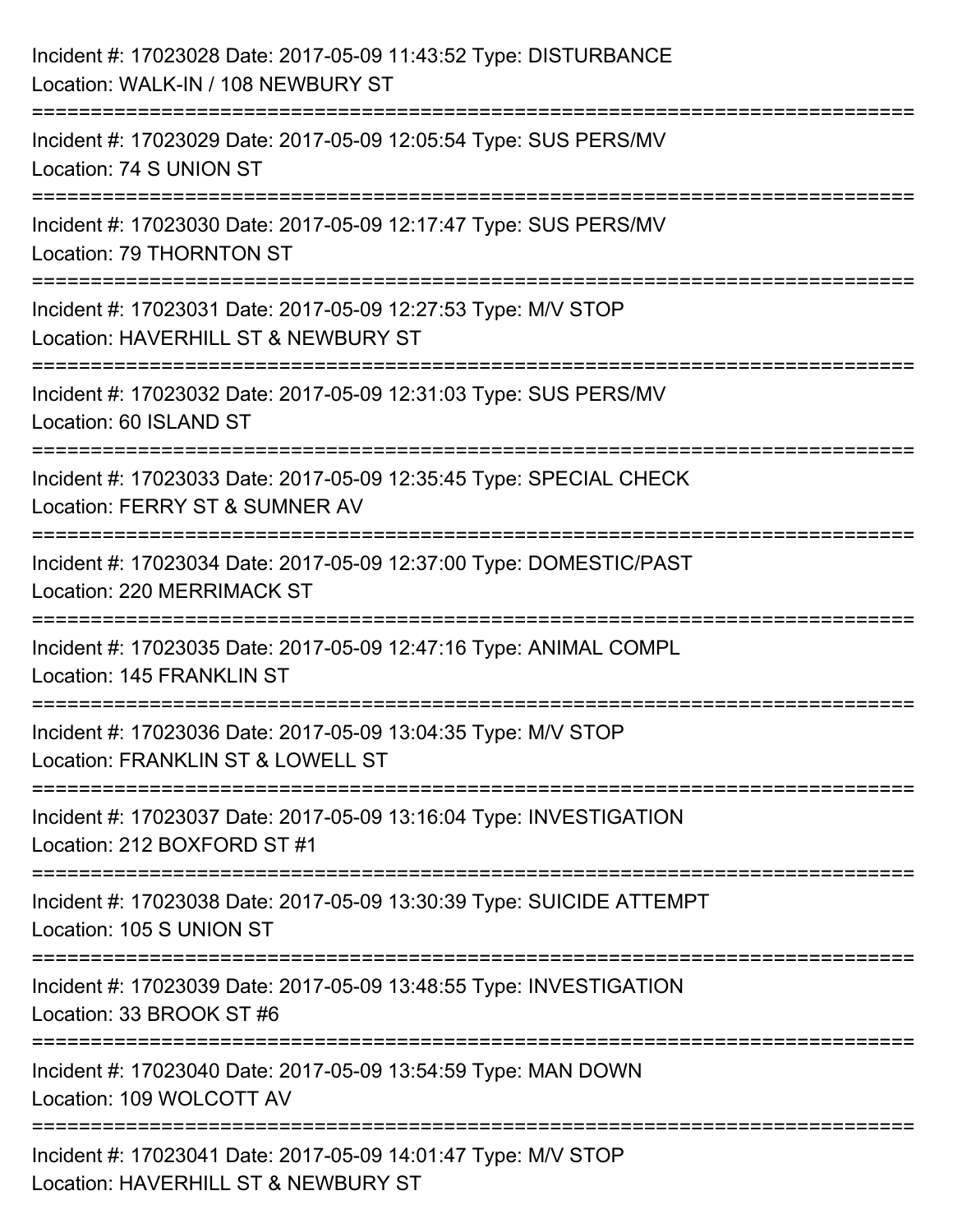| Incident #: 17023042 Date: 2017-05-09 14:05:14 Type: M/V STOP<br>Location: COMMON ST & JACKSON ST          |
|------------------------------------------------------------------------------------------------------------|
| Incident #: 17023043 Date: 2017-05-09 14:11:46 Type: AUTO ACC/PED<br>Location: ESSEX ST & JACKSON ST       |
| Incident #: 17023044 Date: 2017-05-09 14:21:51 Type: MEDIC SUPPORT<br>Location: ARLINGTON ST & TENNEY ST   |
| Incident #: 17023045 Date: 2017-05-09 14:23:59 Type: CK WELL BEING<br>Location: 383 HAVERHILL ST #11       |
| Incident #: 17023046 Date: 2017-05-09 14:40:00 Type: ALARM/BURG<br>Location: 11 W DALTON ST                |
| Incident #: 17023047 Date: 2017-05-09 14:46:16 Type: ANIMAL COMPL<br>Location: 145 AMESBURY ST             |
| Incident #: 17023049 Date: 2017-05-09 14:54:34 Type: MEDIC SUPPORT<br>Location: 48 KINGSTON ST FL 1        |
| Incident #: 17023048 Date: 2017-05-09 14:55:58 Type: THREATS<br>Location: 3 YEAR APPLIANCES / 100 WATER ST |
| Incident #: 17023050 Date: 2017-05-09 15:06:04 Type: ANIMAL COMPL<br>Location: 96 HANCOCK ST               |
| Incident #: 17023051 Date: 2017-05-09 15:11:41 Type: ESCORT<br>Location: 200 COMMON ST                     |
| Incident #: 17023052 Date: 2017-05-09 15:19:27 Type: SUS PERS/MV<br>Location: BAILEY ST & FOSTER ST        |
| Incident #: 17023053 Date: 2017-05-09 15:25:44 Type: M/V STOP<br>Location: ANDOVER ST & PARKER ST          |
| Incident #: 17023054 Date: 2017-05-09 15:28:00 Type: AUTO ACC/NO PI<br>Location: 596 ESSEX ST              |
| Incident #: 17023055 Date: 2017-05-09 15:45:24 Type: M/V STOP<br>Location: ALLSTON ST & HIGH ST            |

===========================================================================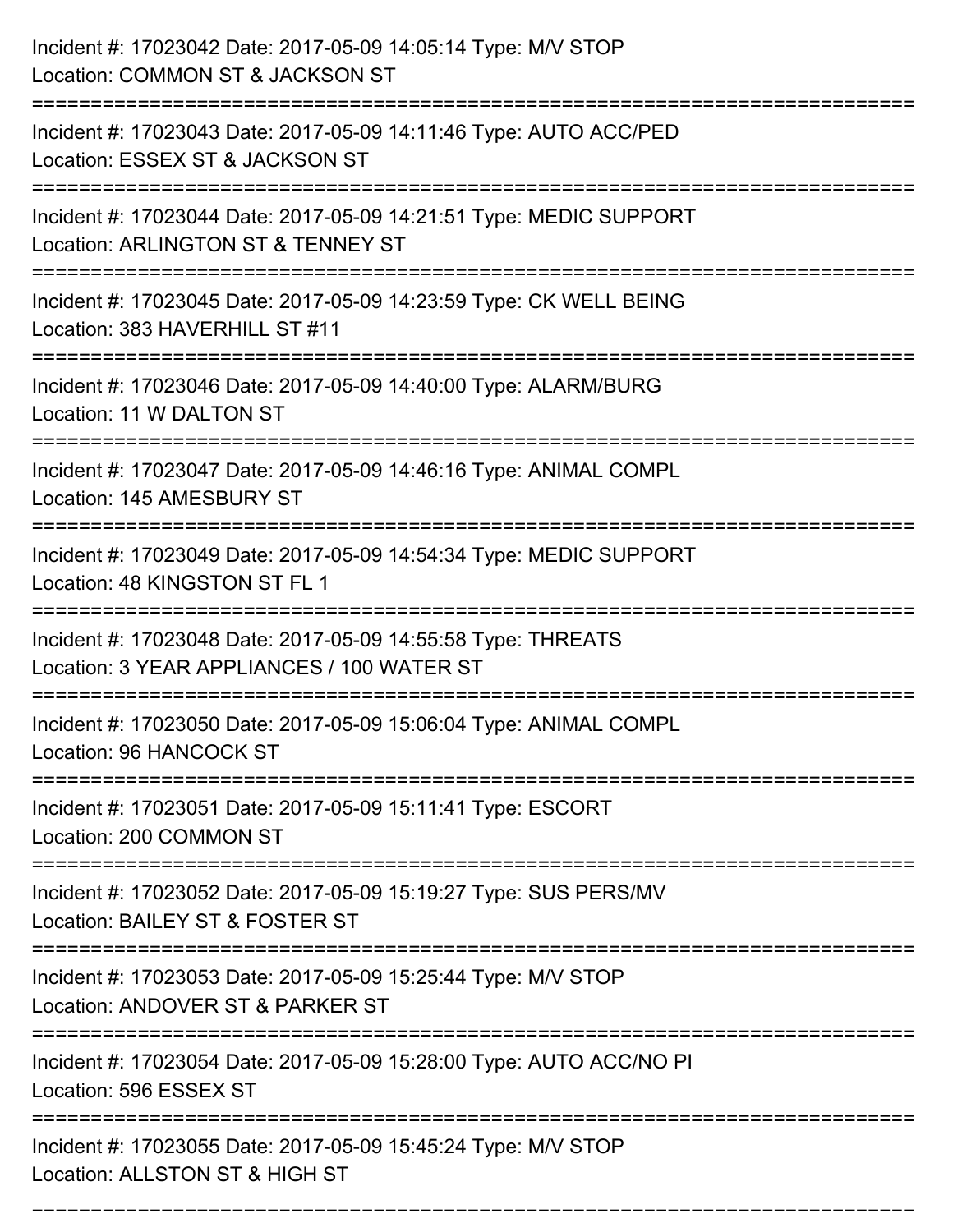| Incident #: 17023056 Date: 2017-05-09 15:55:43 Type: M/V STOP<br>Location: 3KJ538 / BROADWAY & MANCHESTER ST |
|--------------------------------------------------------------------------------------------------------------|
| Incident #: 17023057 Date: 2017-05-09 16:04:37 Type: INVESTIGATION<br><b>Location: HOWARD ST</b>             |
| Incident #: 17023058 Date: 2017-05-09 16:22:26 Type: 209A/SERVE<br>Location: 191 PROSPECT ST                 |
| Incident #: 17023059 Date: 2017-05-09 16:27:49 Type: WOMAN DOWN<br>Location: 10 HAWLEY ST                    |
| Incident #: 17023060 Date: 2017-05-09 16:51:27 Type: MEDIC SUPPORT<br>Location: 85 ANDOVER ST FL 1           |
| Incident #: 17023061 Date: 2017-05-09 17:17:43 Type: COURT DOC SERVE<br>Location: 57 DUCKETT AV              |
| Incident #: 17023062 Date: 2017-05-09 17:20:16 Type: COURT DOC SERVE<br>Location: 42 BEACON ST               |
| Incident #: 17023063 Date: 2017-05-09 17:22:17 Type: SEARCHWARRANT<br>Location: 169 WEST ST #2 R             |
| Incident #: 17023064 Date: 2017-05-09 17:24:22 Type: SUICIDE ATTEMPT<br>Location: ERVING AV & HAMPSHIRE ST   |
| Incident #: 17023065 Date: 2017-05-09 17:25:55 Type: DRUG EVIDENCE<br>Location: 90 LOWELL ST                 |
| Incident #: 17023066 Date: 2017-05-09 17:38:24 Type: KEEP PEACE<br>Location: BRADFORD ST & BROADWAY          |
| Incident #: 17023067 Date: 2017-05-09 17:39:50 Type: 911 HANG UP<br>Location: 530 BROADWAY                   |
| Incident #: 17023069 Date: 2017-05-09 17:42:46 Type: MISSING PERS<br>Location: WALK IN WALK IN / 48 HOLLY ST |
| Incident #: 17023068 Date: 2017-05-09 17:44:03 Type: M/V STOP<br>Location: 55 FOSTER ST                      |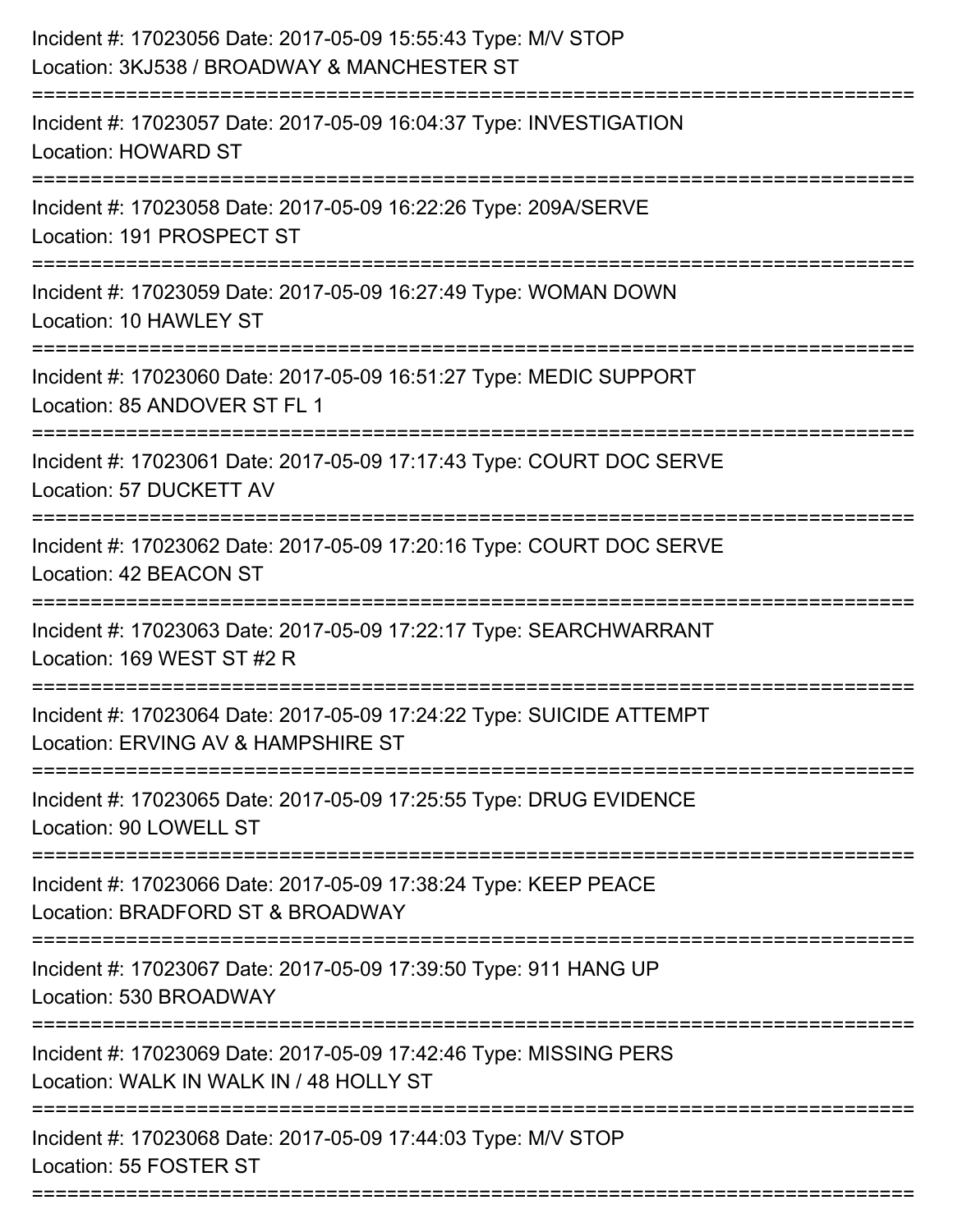| Location: 9 FRONT ST |  |  |  |
|----------------------|--|--|--|
|----------------------|--|--|--|

| Incident #: 17023070 Date: 2017-05-09 17:49:34 Type: INVEST CONT<br>Location: 33 BROOK ST #6             |
|----------------------------------------------------------------------------------------------------------|
| Incident #: 17023072 Date: 2017-05-09 18:03:46 Type: DISTURBANCE<br>Location: 17 BOYD ST                 |
| Incident #: 17023073 Date: 2017-05-09 18:09:56 Type: COURT DOC SERVE<br>Location: 357 WATER ST           |
| Incident #: 17023074 Date: 2017-05-09 18:10:07 Type: DOMESTIC/PROG<br>Location: 42 SPRUCE ST             |
| Incident #: 17023075 Date: 2017-05-09 18:17:09 Type: 209A/SERVE<br>Location: 40 BODWELL ST               |
| Incident #: 17023076 Date: 2017-05-09 18:23:05 Type: TRESPASSING<br>Location: 94 BRADFORD ST             |
| Incident #: 17023077 Date: 2017-05-09 18:44:33 Type: UNATENEDCHILD<br>Location: HAVERHILL ST & OXFORD ST |
| Incident #: 17023078 Date: 2017-05-09 18:51:23 Type: M/V STOP<br><b>Location: PHILLIPS ST</b>            |
| Incident #: 17023079 Date: 2017-05-09 18:52:54 Type: SUS PERS/MV<br>Location: 34 SHAW ST                 |
| Incident #: 17023080 Date: 2017-05-09 18:55:00 Type: TOW OF M/V<br>Location: 211 MERRIMACK ST FL 4       |
| Incident #: 17023081 Date: 2017-05-09 18:56:45 Type: M/V STOP<br>Location: 40 EXETER ST                  |
| Incident #: 17023082 Date: 2017-05-09 19:06:22 Type: LOST PROPERTY<br>Location: 32 WATER ST              |
| Incident #: 17023083 Date: 2017-05-09 19:14:56 Type: NEIGHBOR PROB<br>Location: 2 PLISCH WY              |
|                                                                                                          |

Incident #: 17023084 Date: 2017 05 09 19:18:47 Type: GUN CALL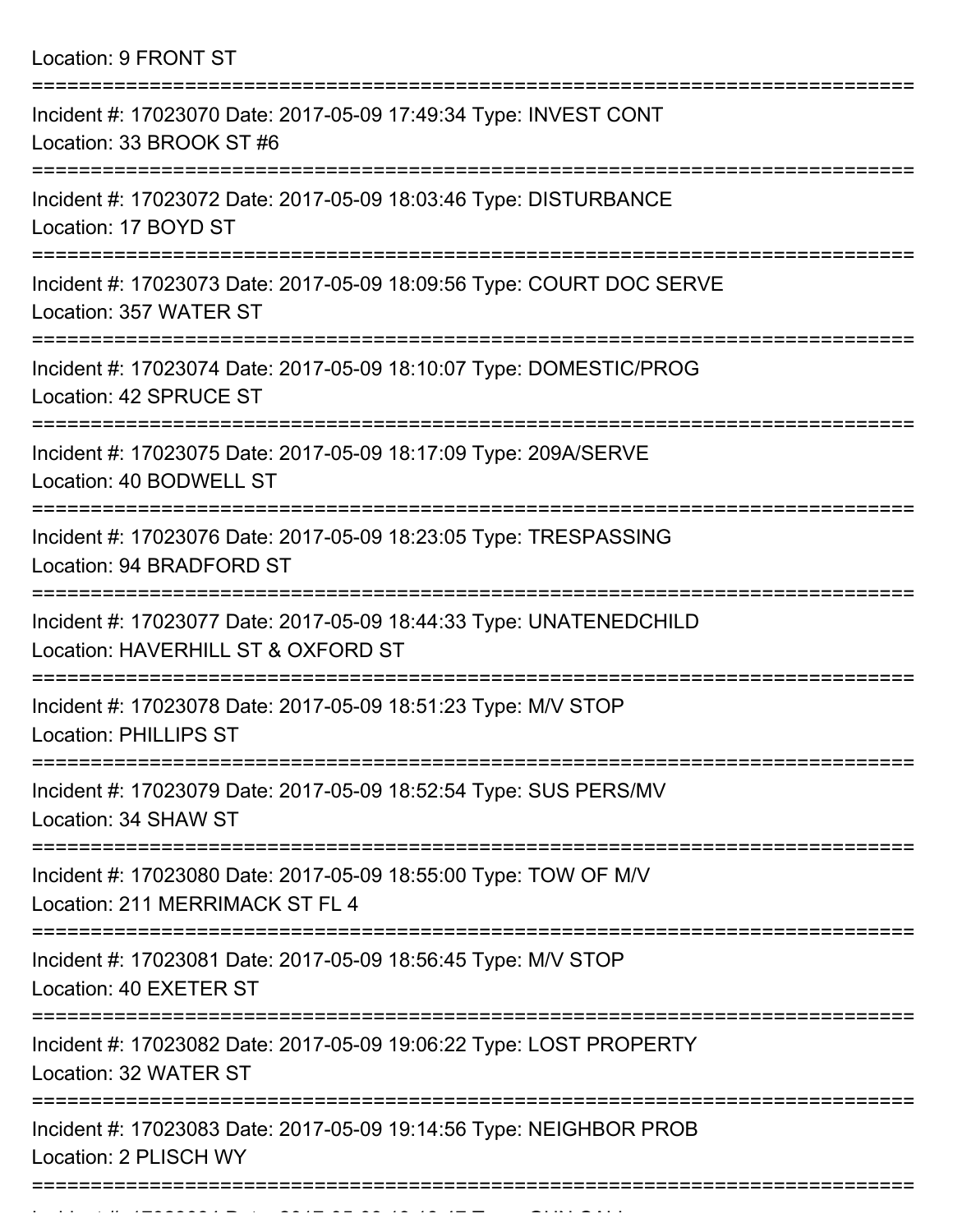| Location: 18 JOHN ST #2 |  |  |  |
|-------------------------|--|--|--|
|-------------------------|--|--|--|

| Incident #: 17023085 Date: 2017-05-09 19:25:00 Type: UNATENEDCHILD<br>Location: 690 HAVERHILL ST                                                   |
|----------------------------------------------------------------------------------------------------------------------------------------------------|
| Incident #: 17023086 Date: 2017-05-09 19:43:27 Type: ANIMAL COMPL<br>Location: 13 HOLT ST                                                          |
| Incident #: 17023087 Date: 2017-05-09 19:49:03 Type: COURT DOC SERVE<br>Location: 81 SUNSET AV                                                     |
| Incident #: 17023088 Date: 2017-05-09 19:55:15 Type: M/V STOP<br>Location: 43 SALEM ST                                                             |
| Incident #: 17023089 Date: 2017-05-09 19:56:37 Type: TOW OF M/V<br><b>Location: 211 MERRIMACK ST</b>                                               |
| Incident #: 17023090 Date: 2017-05-09 20:12:50 Type: HIT & RUN M/V<br>Location: CANAL ST & HAMPSHIRE ST                                            |
| Incident #: 17023091 Date: 2017-05-09 20:22:23 Type: MEDIC SUPPORT<br>Location: 129 BAILEY ST                                                      |
| Incident #: 17023092 Date: 2017-05-09 20:31:36 Type: UNKNOWN PROB<br>Location: 485 S BROADWAY                                                      |
| Incident #: 17023094 Date: 2017-05-09 20:34:50 Type: FIGHT<br>Location: AMES STREET & NESMITH                                                      |
| Incident #: 17023093 Date: 2017-05-09 20:36:48 Type: HIT & RUN M/V<br>Location: 1053 ESSEX ST                                                      |
| Incident #: 17023095 Date: 2017-05-09 20:56:41 Type: ANIMAL COMPL<br>Location: 18 GRANT RD                                                         |
| ------------------------------<br>Incident #: 17023097 Date: 2017-05-09 21:17:07 Type: MISSING PERS<br>Location: WALK IN WALK IN / 13 CHAMPLAIN AV |
| Incident #: 17023096 Date: 2017-05-09 21:22:07 Type: SPECIAL CHECK<br>Location: MANN ST & WESLEY ST                                                |
|                                                                                                                                                    |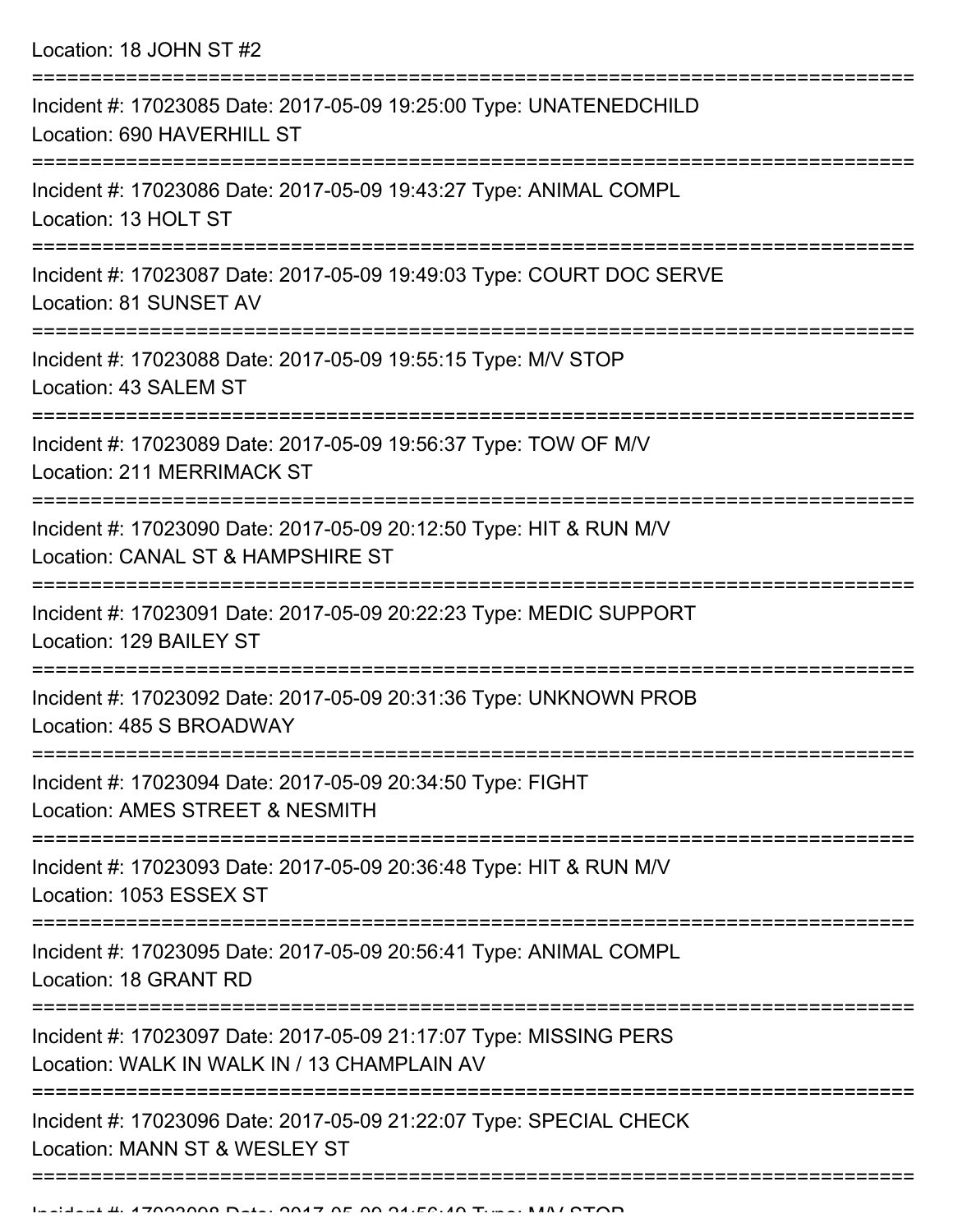| Location: FARNHAM ST & OSGOOD ST                                                                     |
|------------------------------------------------------------------------------------------------------|
| Incident #: 17023099 Date: 2017-05-09 22:05:23 Type: M/V STOP<br>Location: 34 SALEM ST               |
| Incident #: 17023100 Date: 2017-05-09 22:12:57 Type: DISORDERLY<br>Location: FARLEY ST & S BROADWAY  |
| Incident #: 17023101 Date: 2017-05-09 22:23:21 Type: M/V STOP<br>Location: AMESBURY ST & LOWELL ST   |
| Incident #: 17023102 Date: 2017-05-09 22:26:42 Type: M/V STOP<br>Location: AMESBURY ST & ESSEX ST    |
| Incident #: 17023103 Date: 2017-05-09 22:31:07 Type: DK (DRUNK)<br>Location: CANAL ST & AMESBURY     |
| Incident #: 17023104 Date: 2017-05-09 22:48:52 Type: DOMESTIC/PROG<br>Location: 44 HOBSON ST         |
| Incident #: 17023105 Date: 2017-05-09 22:52:44 Type: DOMESTIC/PROG<br><b>Location: 8 FAIRMONT ST</b> |
| Incident #: 17023106 Date: 2017-05-09 23:09:41 Type: M/V STOP<br>Location: ESSEX ST & GREENWOOD ST   |
| Incident #: 17023108 Date: 2017-05-09 23:17:19 Type: UNKNOWN PROB<br>Location: 182 S UNION ST #1     |
| Incident #: 17023107 Date: 2017-05-09 23:17:28 Type: M/V STOP<br>Location: BROADWAY & MANCHESTER ST  |
| Incident #: 17023109 Date: 2017-05-09 23:23:49 Type: M/V STOP<br>Location: MELROSE ST & WATER ST     |
| Incident #: 17023110 Date: 2017-05-09 23:25:21 Type: M/V STOP<br>Location: BROADWAY & ESSEX ST       |
| Incident #: 17023111 Date: 2017-05-09 23:35:24 Type: UNKNOWN PROB<br>Location: 12 DIAMOND ST         |